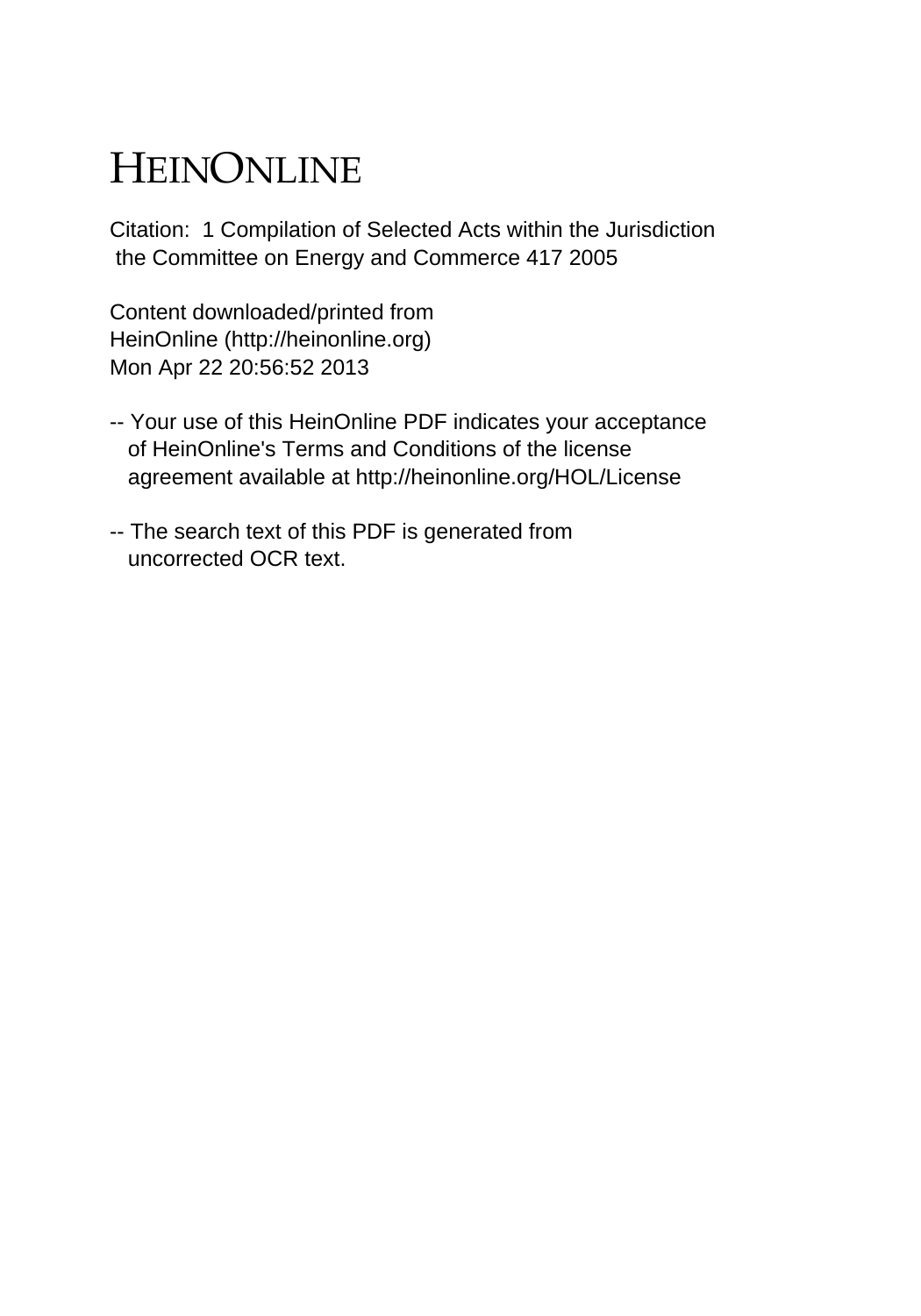## **ELECTRONIC SIGNATURES IN GLOBAL AND NATIONAL COMMERCE ACT**

AN ACT To facilitate the use of electronic records and signatures in interstate or foreign commerce.

*Be it enacted by the Senate and House of Representatives of the United States of America in Congress assembled,*

**SECTION 1. [15 U.S.C. 7001** note] **SHORT** TITLE.

This Act may be cited as the "Electronic Signatures in Global and National Commerce Act".

# **TITLE I-ELECTRONIC RECORDS AND SIGNATURES IN COMMERCE**

### **SEC. 101. [15 U.S.C. 7001] GENERAL RULE OF VALIDITY.**

**(a) IN GENERAL.-Notwithstanding any statute,** regulation, **or other rule of law (other than this title and title II), with respect to any transaction in or affecting interstate or foreign commerce-**

**(1) a signature, contract, or other record relating to such transaction may not be denied legal effect, validity, or enforceability solely because** it is in electronic form; and

(2) a contract relating to such transaction may not be denied legal effect, validity, or enforceability solely because an electronic signature or electronic record was used in its formation.

(b) PRESERVATION OF RIGHTS AND OBLIGATIONS.-This title does not-

**(1)** limit, alter, or otherwise affect any requirement imposed by a statute, regulation, or rule of law relating to the rights and obligations of persons under such statute, regula- tion, or rule of law other than a requirement that contracts or other records be written, signed, or in nonelectronic form; or

(2) require any person to agree to use or accept electronic records or electronic signatures, other than a governmental agency with respect to a record other than a contract to which it is a party.

**(c)** CONSUMER DISCLOSURES.-

**(1)** CONSENT TO ELECTRONIC RECORDS.-Notwithstanding subsection (a), if a statute, regulation, or other rule of law requires that information relating to a transaction or transactions in or affecting interstate or foreign commerce be provided or made available to a consumer in writing, the use of an electronic record to provide or make available (whichever is required) such information satisfies the requirement that such information be in writing if-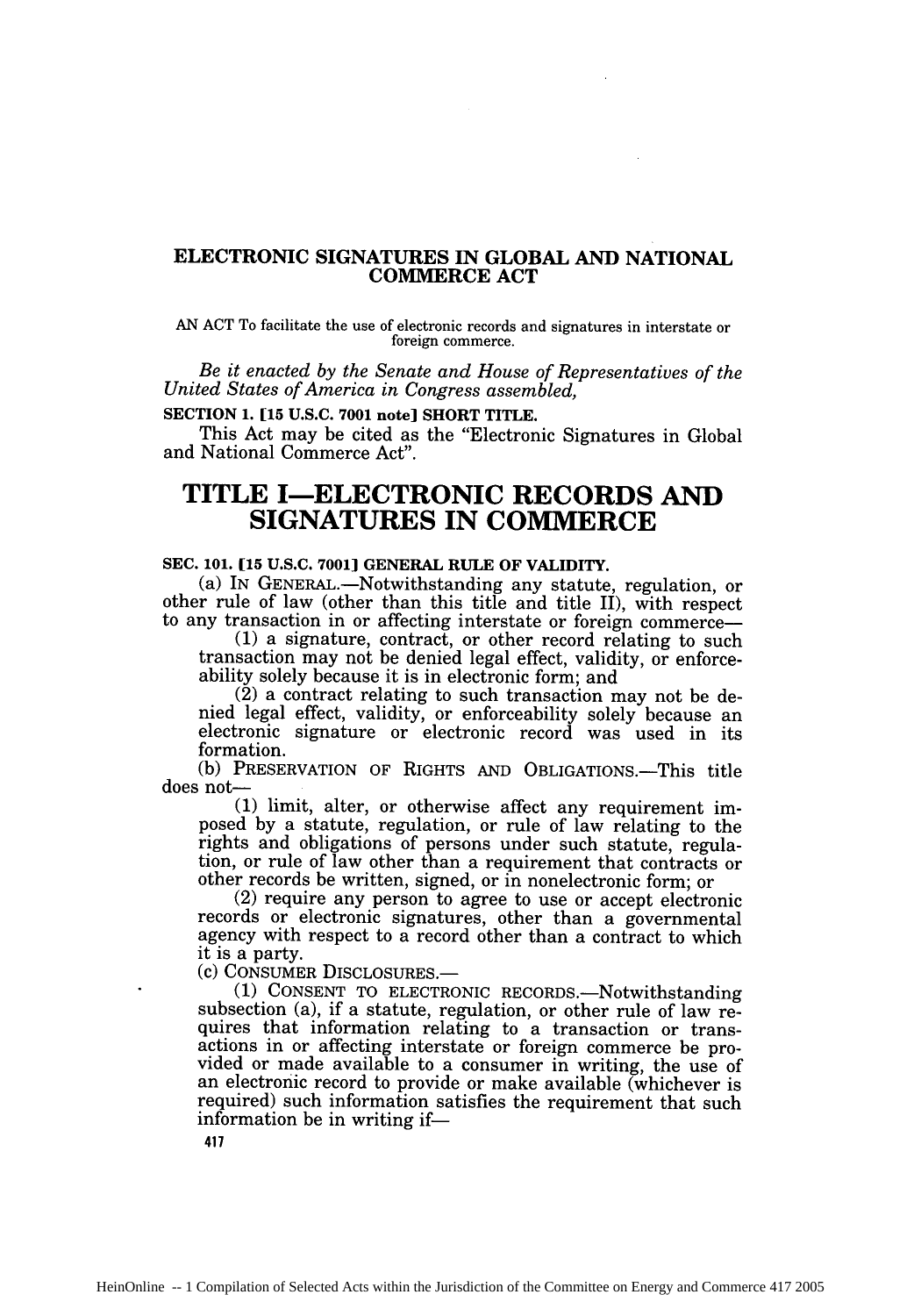(A) the consumer has affirmatively consented to such use and has not withdrawn such consent;

(B) the consumer, prior to consenting, is provided with a clear and conspicuous statement-

(i) informing the consumer of (I) any right or option of the consumer to have the record provided or made available on paper or in nonelectronic form, and (II) the right of the consumer to withdraw the consent to have the record provided or made available in an electronic form and of any conditions, consequences (which may include termination of the parties' relationship), or fees in the event of such withdrawal;

(ii) informing the consumer of whether the consent applies (I) only to the particular transaction which gave rise to the obligation to provide the record, or (II) to identified categories of records that may be provided or made available during the course of the parties' relationship;

(iii) describing the procedures the consumer must use to withdraw consent as provided in clause (i) and to update information needed to contact the consumer electronically; and

(iv) informing the consumer (I) how, after the consent, the consumer may, upon request, obtain a paper copy of an electronic record, and (II) whether any fee will be charged for such copy;

 $(C)$  the consumer-

(i) prior to consenting, is provided with a statement of the hardware and software requirements for access to and retention of the electronic records; and

(ii) consents electronically, or confirms his or her consent electronically, in a manner that reasonably demonstrates that the consumer can access information in the electronic form that will be used to provide the information that is the subject of the consent; and

(D) after the consent of a consumer in accordance with subparagraph (A), if a change in the hardware or software. requirements needed to access or retain electronic records creates a material risk that the consumer will not be able to access or retain a subsequent electronic record that was the subject of the consent, the person providing the electronic record-

(i) provides the consumer with a statement of (I) the revised hardware and software requirements for access to and retention of the electronic records, and (II) the right to withdraw consent without the imposition of any fees for such withdrawal and without the imposition of any condition or consequence that was not disclosed under subparagraph (B)(i); and

(ii) again complies with subparagraph (C).

(2) OTHER RIGHTS.-

(A) PRESERVATION OF CONSUMER PROTECTIONS.—Nothing in this title affects the content or timing of any disclosure or other record required to be provided or made avail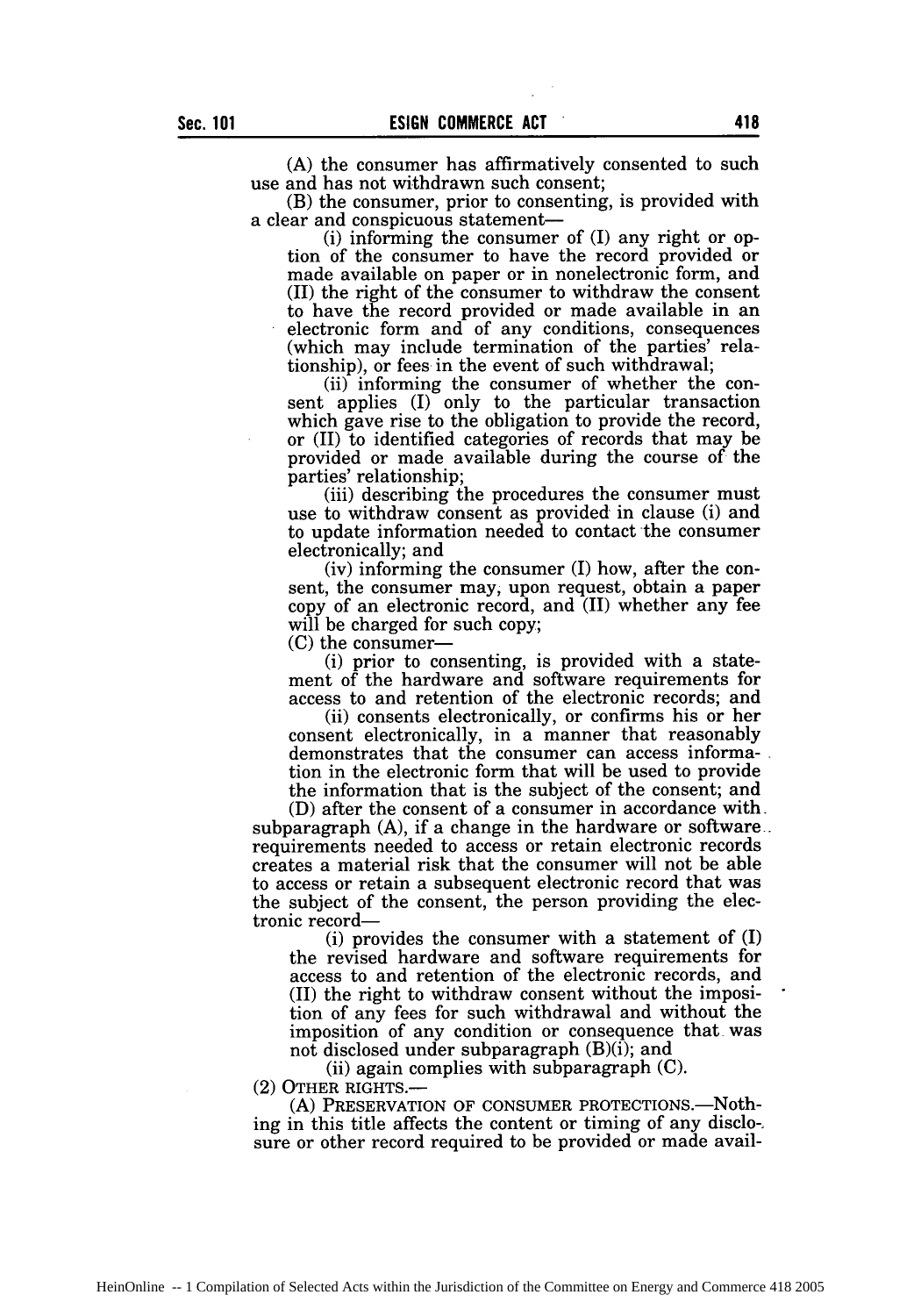able to any consumer under any statute, regulation, or other rule of law.

(B) VERIFICATION OR ACKNOWLEDGMENT.-If a law that was enacted prior to this Act expressly requires a record to be provided or made available by a specified method that requires verification or acknowledgment of receipt, the record may be provided or made available electronically only if the method used provides verification or acknowledgment of receipt (whichever is required).

(3) EFFECT OF FAILURE TO OBTAIN ELECTRONIC CONSENT OR CONFIRMATION OF CONSENT.—The legal effectiveness, validity, or enforceability of any contract executed by a consumer shall not be denied solely because of the failure to obtain electronic consent or confirmation of consent by that consumer in accordance with paragraph  $(1)(C)(ii)$ .

 $(4)$  PROSPECTIVE EFFECT.—Withdrawal of consent by a consumer shall not affect the legal effectiveness, validity, or enforceability of electronic records provided or made available to that consumer in accordance with paragraph (1) prior to implementation of the consumer's withdrawal of consent. A consumer's withdrawal of consent shall be effective within a reasonable period of time after receipt of the withdrawal by the provider of the record. Failure to comply with paragraph  $(1)(D)$ may, at the election of the consumer, be treated as a with-<br>drawal of consent for purposes of this paragraph.

 $(5)$  PRIOR CONSENT.—This subsection does not apply to any records that are provided or made available to a consumer who has consented prior to the effective date of this title to receive such records in electronic form as permitted by any statute, regulation, or other rule of law.

(6) ORAL COMMUNICATIONS.-An oral communication or a recording of an oral communication shall not qualify as an electronic record for purposes of this subsection except as otherwise provided under applicable law.

(d) RETENTION OF CONTRACTS AND RECORDS.-

(1) ACCURACY AND ACCESSIBILITY.-If a statute, regulation, or other rule of law requires that a contract or other record relating to a transaction in or affecting interstate or foreign commerce be retained, that requirement is met by retaining an electronic record of the information in the contract or other record that-

(A) accurately reflects the information set forth in the contract or other record; and

(B) remains accessible to all persons who are entitled to access by statute, regulation, or rule of law, for the period required by such statute, regulation, or rule of law, in a form that is capable of being accurately reproduced for later reference, whether by transmission, printing, or otherwise.

(2) EXCEPTION.-A requirement to retain a contract or other record in accordance with paragraph (1) does not apply to any information whose sole purpose is to enable the contract or other record to be sent, communicated, or received.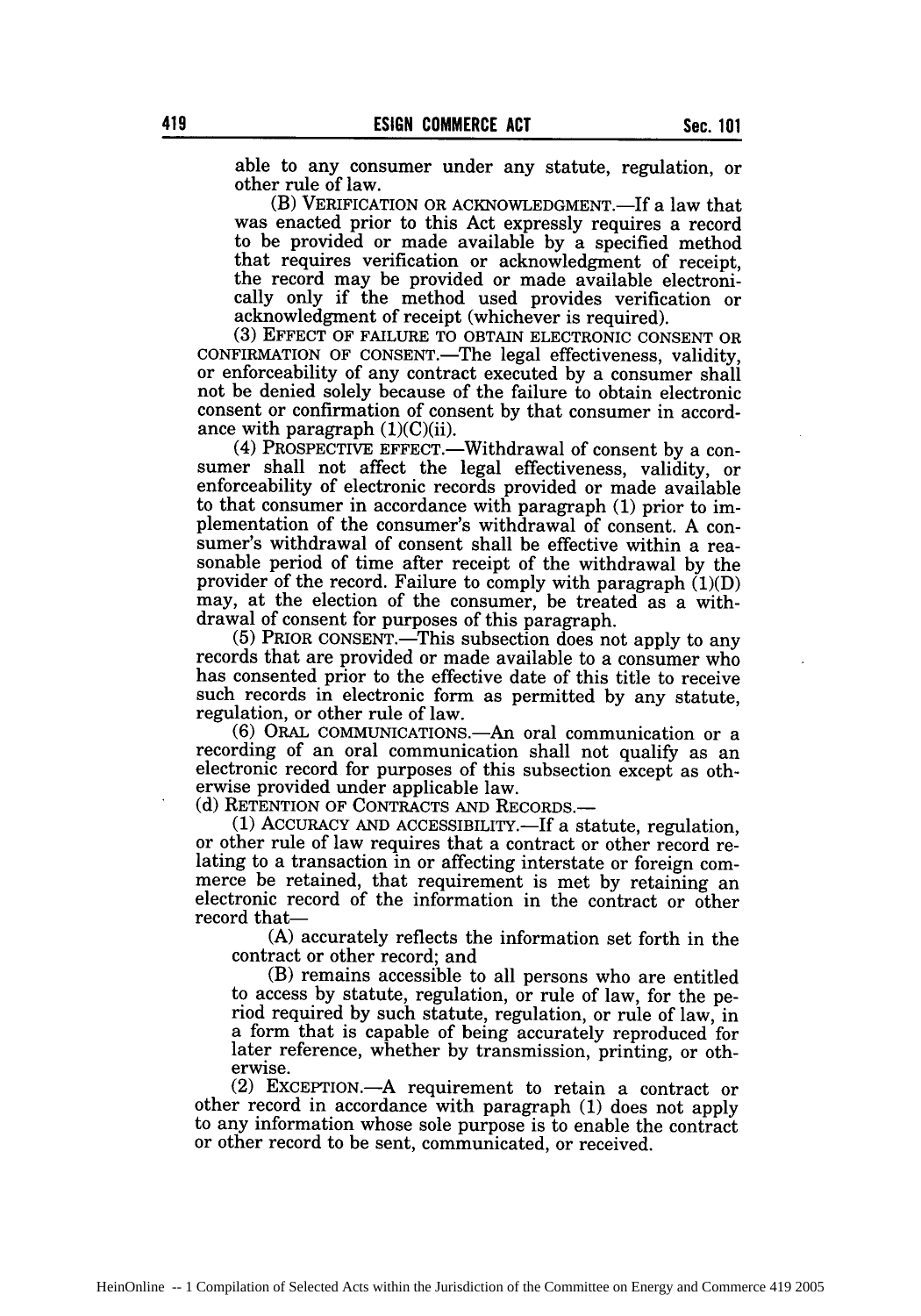(3) ORIGINALS.—If a statute, regulation, or other rule of law requires a contract or other record relating to a transaction in or affecting interstate or foreign commerce to be provided, available, or retained in its original form, or provides consequences if the contract or other record is not provided, available, or retained in its original form, that statute, regulation, or rule. of law is satisfied by an electronic record that complies with paragraph (1).

(4) CHECKS.-If a statute, regulation, or other rule of law requires the retention of a check, that requirement is satisfied by retention of an electronic record of the information on the front and back of the check in accordance with paragraph (1).

(e) ACCURACY AND ABILITY To RETAIN CONTRACTS AND OTHER RECORDS.—Notwithstanding subsection (a), if a statute, regulation, or other rule of law requires that a contract or other record relating to a transaction in or affecting interstate or foreign commerce be in writing, the legal effect, validity, or enforceability of an electronic record of such contract or other record may be denied if such electronic record is not in a form that is capable of being retained and accurately reproduced for later reference by all parties or persons who are entitled to retain the contract or other record.

**(f)** PROXIMITY.-Nothing in this title affects the proximity required by any statute, regulation, or other rule of law with respect to any warning, notice, disclosure, or other record required to be posted, displayed, or publicly affixed.

(g) NOTARIZATION AND ACKNOWLEDGMENT.—If a statute, regulation, or other rule of law requires a signature or record relating to a transaction in or affecting interstate or foreign commerce to be notarized, acknowledged, verified, or made under oath, that requirement is satisfied if the electronic signature of the person authorized to perform those acts, together with all other information required to be included by other applicable statute, regulation, or rule of law, is attached to or logically associated with the signature or record.

(h) ELECTRONIC AGENTS.-A contract or other record relating to a transaction in or affecting interstate or foreign commerce may not be denied legal effect, validity, or enforceability solely because its formation, creation, or delivery involved the action of one or more electronic agents so long as the action of any such electronic agent is legally attributable to the person to be bound.

(i) INSURANCE.-It is the specific intent of the Congress that this title and title II apply to the business of insurance.

(j) INSURANCE AGENTS AND BROKERS.—An insurance agent or broker acting under the direction of a party that enters into a contract by means of an electronic record or electronic signature may not be held liable for any deficiency in the electronic procedures agreed to by the parties under that contract if-

**(1)** the agent or broker has not engaged in negligent, reckless, or intentional tortious conduct;

(2) the agent or broker was not involved in the development or establishment of such electronic procedures; and

(3) the agent or broker did not deviate from such procedures.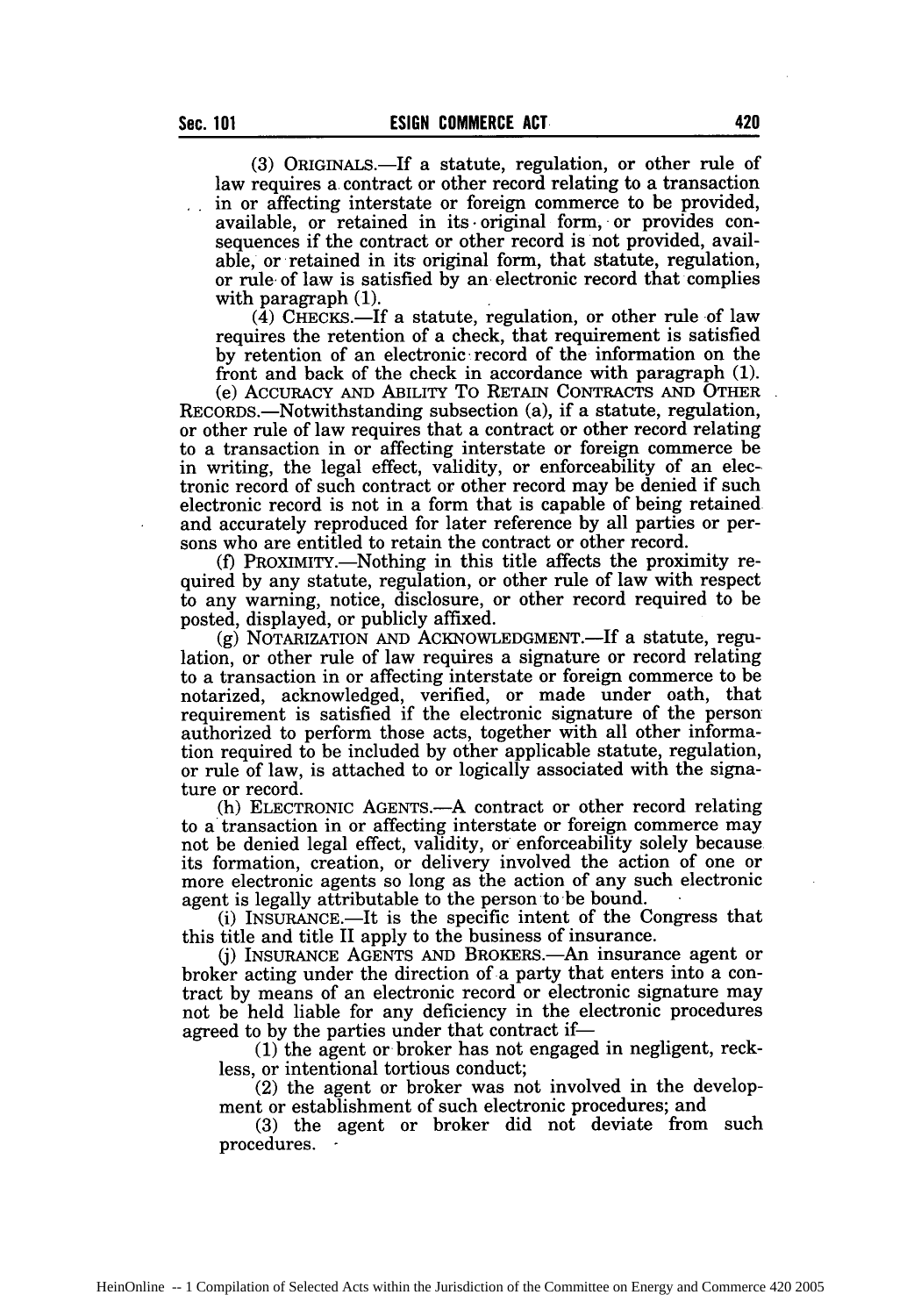#### **SEC. 102. [15 U.S.C. 70021 EXEMPTION TO PREEMPTION.**

(a) IN **GENERAL.-A** State statute, regulation, or other rule of law may modify, limit, or supersede the provisions of section 101 with respect to State law only if such statute, regulation, or rule of law-

**(1)** constitutes an enactment or adoption of the Uniform Electronic Transactions Act as approved and recommended for enactment in all the States by the National Conference of Commissioners on Uniform State Laws in 1999, except that any exception to the scope of such Act enacted by a State under section  $3(b)(4)$  of such Act shall be preempted to the extent such exception is inconsistent with this title or title II, or would not be permitted under paragraph (2)(A)(ii) of this subsection; or

 $(2)(A)$  specifies the alternative procedures or requirements for the use or acceptance (or both) of electronic records or electronic signatures to establish the legal effect, validity, or enforceability of contracts or other records, if-

(i) such alternative procedures or requirements are consistent with this title and title II; and

(ii) such alternative procedures or requirements do not require, or accord greater legal status or effect to, the implementation or application of a specific technology or technical specification for performing the functions of creating, storing, generating, receiving, communicating, or authenticating electronic records or electronic signatures; and

(B) if enacted or adopted after the date of the enactment of this Act, makes specific reference to this Act.

(b) EXCEPTIONS **FOR** ACTIONS BY **STATES AS** MARKET **PARTICI-**PANTS.—Subsection  $(a)(2)(A)(ii)$  shall not apply to the statutes, regulations, or other rules of law governing procurement by any State, or any agency or instrumentality thereof.

**(c) PREVENTION OF** CIRCUMVENTION.-Subsection (a) does not permit a State to circumvent this title or title II through the impo- sition of nonelectronic delivery methods under section 8(b)(2) of the Uniform Electronic Transactions Act.

#### **SEC. 103. [15 U.S.C. 70031 SPECIFIC EXCEPTIONS.**

**(a) EXCEPTED REQUIREMENTS.-The provisions of section 101** shall not apply to a contract or other record to the extent it is governed by-<br>(1) a statute, regulation, or other rule of law governing the

creation and execution of wills, codicils, or testamentary trusts;<br>(2) a State statute, regulation, or other rule of law gov-<br>erning adoption, divorce, or other matters of family law; or<br>(3) the Uniform Commercial Code, as

State, other than sections 1-107 and 1-206 and Articles 2 and **2A.**

(b) ADDITIONAL EXCEPTIONS.-The provisions of section **101** shall not apply to-

**(1)** court orders or notices, or official court documents (in- cluding briefs, pleadings, and other writings) required to be executed in connection with court proceedings;<br>(2) any notice of-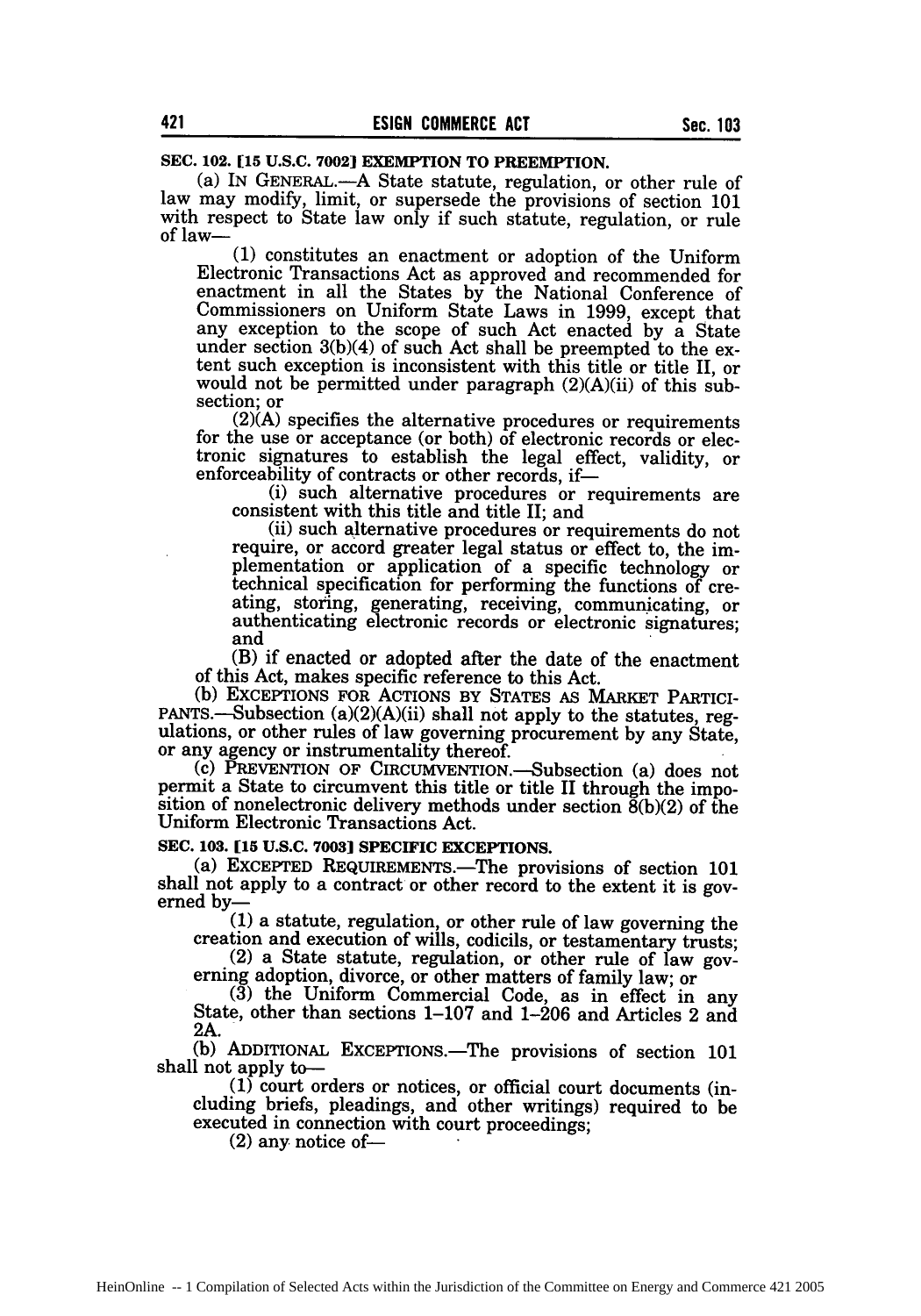**(A)** the cancellation or termination of utility services (including water, heat, and power);

(B) default, acceleration, repossession, foreclosure, or eviction, or the right to cure, under a credit agreement secured by, or a rental agreement for, a primary residence of an individual;

(C) the cancellation or termination of health insurance or benefits or life insurance benefits (excluding annuities); or

(D) recall of a product, or material failure of a product, that risks endangering health or safety; or

(3) 'any document required to accompany any transpor-. tation or handling of hazardous materials, pesticides, or other toxic or dangerous materials.

(c) REVIEW OF EXCEPTIONS.-

(1) EVALUATION REQUIRED.-The Secretary of Commerce, acting through the Assistant Secretary for Communications and Information, shall review the operation of 'the exceptions in subsections (a) and (b) to evaluate, over a period of 3 years, whether such exceptions continue to be necessary for the protection. of consumers. Within 3 years after the date of enactment of this Act, the Assistant. Secretary shall submit a report to the Congress on the results of such evaluation.

(2) DETERMINATIONS.-If a Federal regulatory agency, with respect to matter within its jurisdiction, determines after notice and an opportunity for public comment, and publishes a finding, that one or more such exceptions are no longer necessary for the protection of consumers and eliminating such exceptions will not increase the material risk of harm to consumers, such agency may extend the application of section 101 to the exceptions identified in such finding.

#### **SEC.** 104. **[15 U.S.C. 70041 APPLICABILITY TO FEDERAL AND STATE GOVERNMENTS.**

(a) FILING AND ACCESS REQUIREMENTS.—Subject to subsection (c)(2), nothing in this title limits or supersedes any requirement **by** a Federal regulatory agency, self-regulatory organization, or State regulatory agency that records be filed with such agency or organization in accordance with specified standards or formats.

(b) PRESERVATION OF EXISTING RULEMAKING AUTHORITY.-

**(1) USE** OF AUTHORITY TO INTERPRET.-Subject to paragraph (2) and subsection (c), a Federal regulatory agency or State regulatory agency that is responsible for rulemaking under any other statute may interpret section 101 with respect to such statute through-

(A) the issuance of regulations pursuant to a statute; or

(B) to the extent such agency is authorized by statute to issue orders or guidance, the issuance of orders or guidance of general applicability that are publicly available and published (in the Federal Register in the .case of an order or guidance issued by a Federal regulatory agency).

This paragraph does.not grant any Federal regulatory agency or State regulatory agency authority to issue regulations,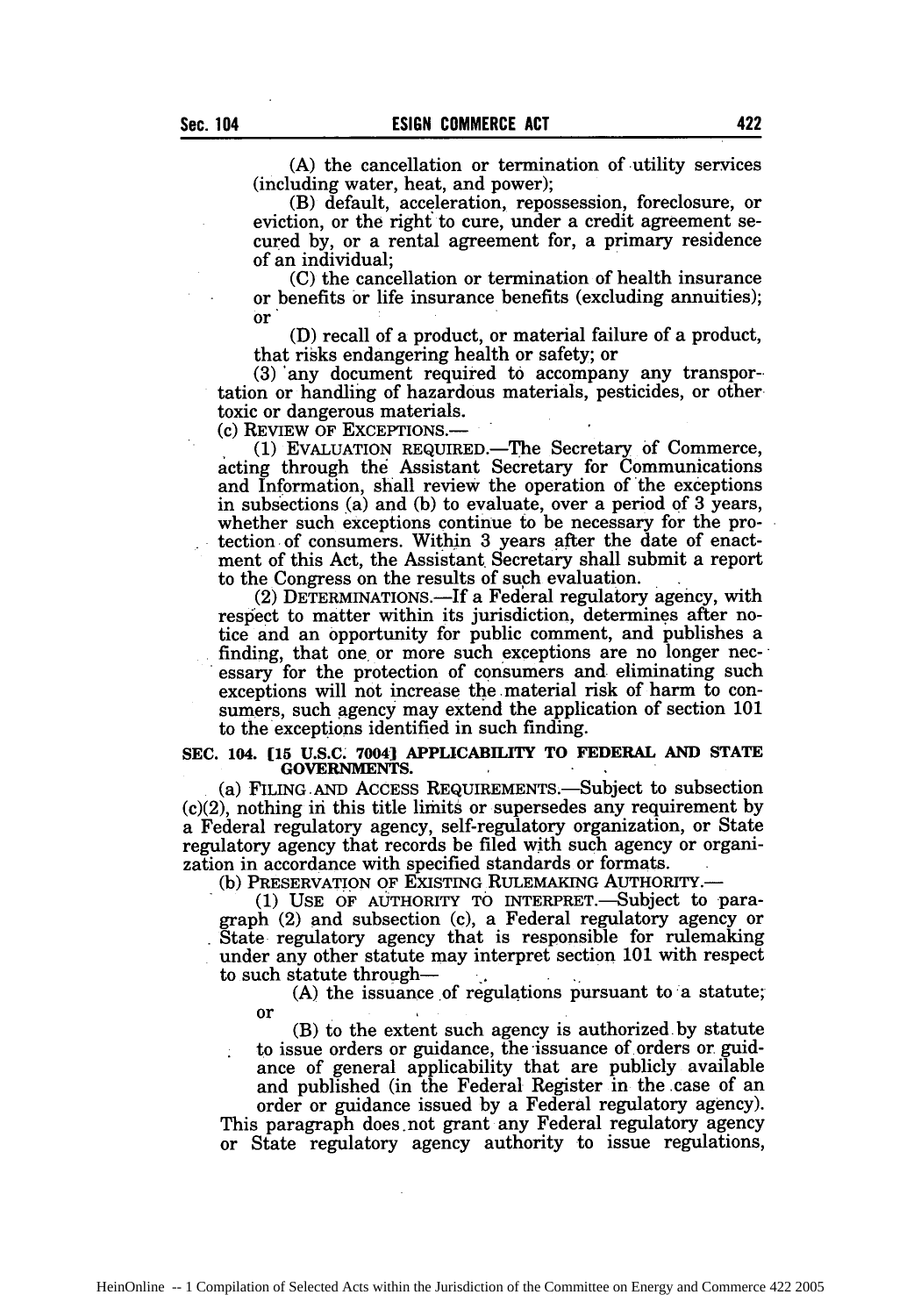orders, or guidance pursuant to any statute that does not authorize such issuance.

(2) LIMITATIONS ON INTERPRETATION AUTHORITY.-Notwithstanding paragraph (1), a Federal regulatory agency shall not graph (1), and a State regulatory agency is preempted by section 101 from adopting any regulation, order, or guidance described in paragraph (1), unless-

(A) such regulation, order, or guidance is consistent with section 101;

(B) such regulation, order, or guidance does not add to the requirements of such section; and

(C) such agency finds, in connection with the issuance of such regulation, order, or guidance, that-

(i) there is a substantial justification for the regulation, order, or guidance;

(ii) the methods selected to carry out that purpose-

(I) are substantially equivalent to the requirements imposed on records that are not electronic records; and

(II) will not impose unreasonable costs on the acceptance and use of electronic records; and

(iii) the methods selected to carry out that purpose do not require, or accord greater legal status or effect technology or technical specification for performing the functions of creating, storing, generating, receiving, communicating, or authenticating electronic records or electronic signatures.

(3) PERFORMANCE STANDARDS.-

(A) ACCURACY, RECORD INTEGRITY, ACCESSIBILITY. Notwithstanding paragraph (2)(C)(iii), a Federal regulatory agency or State regulatory agency may interpret section  $101(d)$  to specify performance standards to assure accuracy, record integrity, and accessibility of records that are required to be retained. Such performance standards may be specified in a manner that imposes a requirement in violation of paragraph  $(2)(C)(iii)$  if the requirement (i) serves an important governmental objective; and (ii) is substantially related to the achievement of that objective. Nothing in this paragraph shall be construed to grant any Federal regulatory agency or State regulatory agency authority to require use of a particular type of software or hardware in order to comply with section 101(d).

(B) PAPER OR PRINTED FORM.—Notwithstanding subsection  $(c)(1)$ , a Federal regulatory agency or State regulatory agency may interpret section  $101(d)$  to require retention of a record in a tangible printed or paper form  $if-$ 

(i) there is a compelling governmental interest relating to law enforcement or national security for imposing such requirement; and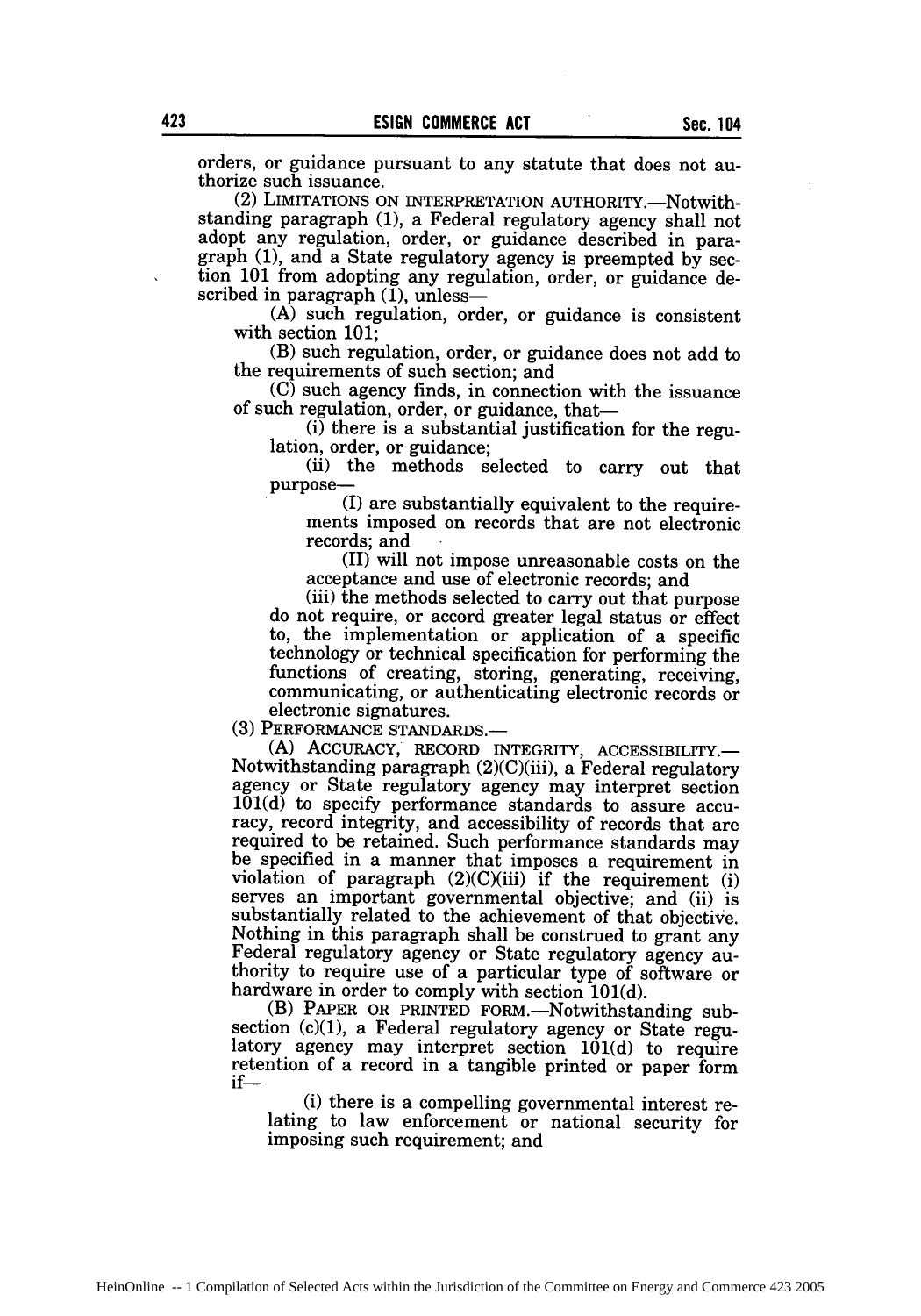(ii) imposing such requirement is essential to attaining such interest.

.(4) EXCEPTIONS FOR ACTIONS BY GOVERNMENT AS MARKET PARTICIPANT.—Paragraph  $(2)(C)(iii)$  shall not apply to the statutes, regulations, or other rules of law governing procurement by the Federal or any State government, or any agency or instrumentality thereof.

(c) ADDITIONAL LIMITATIONS.-

 $(1)$  REIMPOSING PAPER PROHIBITED.—Nothing in subsection (b) (other than paragraph (3)(B) thereof) shall be construed to grant any Federal regulatory agency or State regulatory agency authority to impose or reimpose any requirement that a record be in a tangible printed or paper form.

(2) CONTINUING OBLIGATION. UNDER GOVERNMENT PAPER-WORK ELIMINATION ACT.—Nothing in subsection (a) or (b) relieves any Federal regulatory agency of its obligations under the Government Paperwork Elimination Act (title XVII of Public Law 105-277).

(d) AUTHORITY TO EXEMPT FROM CONSENT PROVISION.-

(1) IN GENERAL.-A Federal regulatory agency may, with respect to matter within its jurisdiction, by regulation or order issued after notice and an opportunity for public comment, exempt without condition a specified category or type of record from the requirements relating to consent in section 101(c) if such exemption is necessary to eliminate a substantial burden on electronic commerce and will not increase the material risk of harm to consumers.

(2) PROSPECTUSES.-Within 30 days after the date of enactment of this Act, the Securities and Exchange Commission shall issue a regulation or order pursuant to paragraph (1) exempting from section 101(c) any records that are required to be provided in order to allow advertising, sales literature, or other information concerning a security issued by an investment company that is registered under the Investment Company Act of 1940, or concerning the issuer thereof, to be excluded from the definition of a prospectus under section  $2(a)(10)(A)$  of the Securities Act of 1933.

(e) ELECTRONIC LETTERS OF AGENCY.-The Federal Communications Commission shall not hold any contract for telecommunications service or letter of agency for a preferred carrier change, that otherwise complies with the Commission's rules, to be legally ineffective, invalid, or unenforceable solely because an electronic record or electronic signature was used in its formation or authorization.

#### **SEC. 105. [15 U.S.C. 7005] STUDIES.**

(a) DELIVERY.-Within 12 months after the date of the enactment of this Act, the Secretary of Commerce shall conduct an inquiry regarding the effectiveness of the delivery of electronic records to consumers using electronic mail as compared with delivery of written records via the United States Postal Service and private express mail services. The Secretary shall submit a report to the Congress regarding the results of such inquiry by the conclusion of such 12-month period.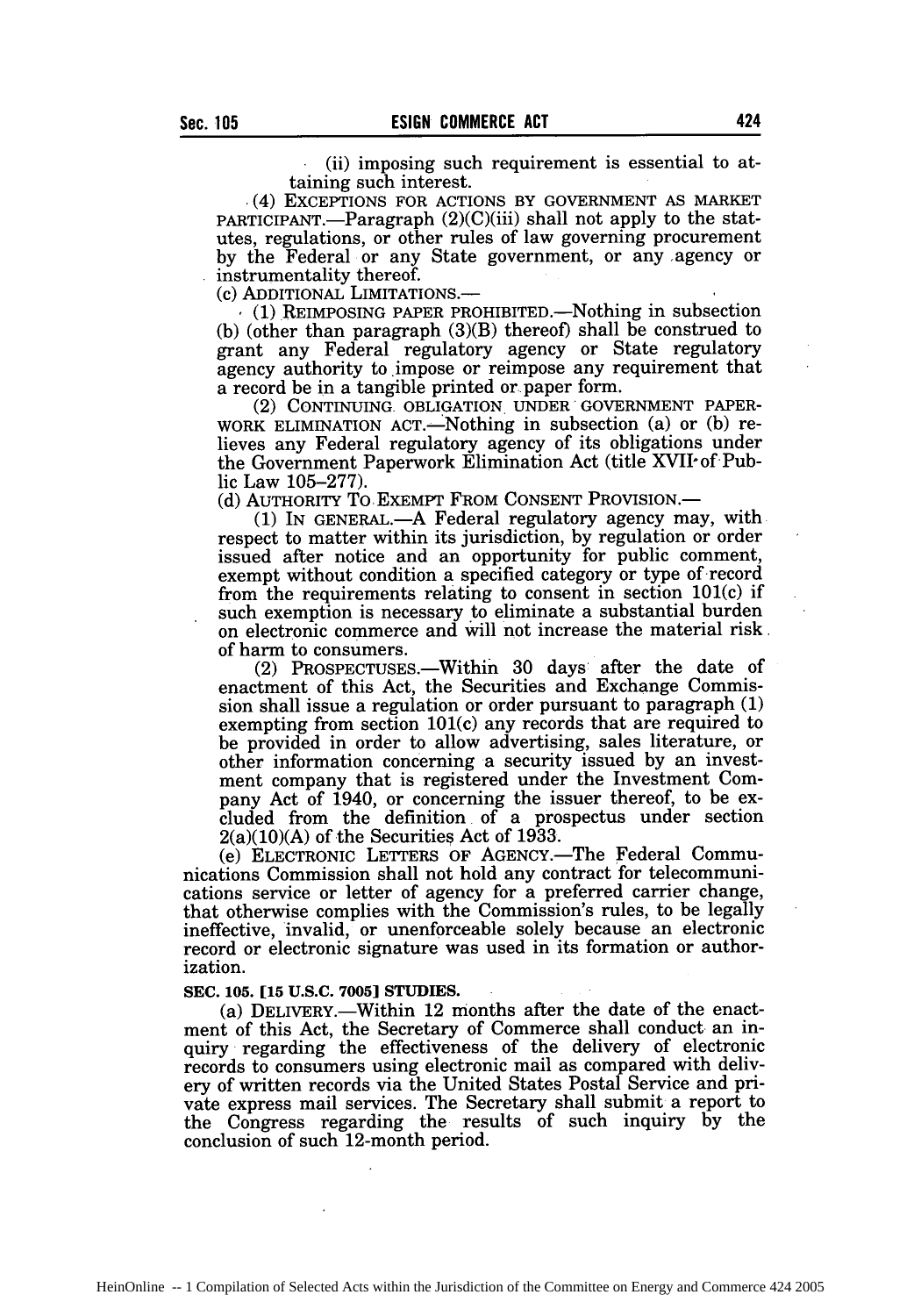(b) STUDY OF ELECTRONIC CONSENT.-Within 12 months after the date of the enactment of this Act, the Secretary of Commerce and the Federal Trade Commission shall submit a report to the Congress evaluating any benefits provided to consumers by the pro-<br>cedure required by section  $101(c)(1)(C)(ii)$ ; any burdens imposed on electronic commerce by that provision; whether the benefits outweigh the burdens; whether the absence of the procedure required by section  $101(c)(1)(C)(ii)$  would increase the incidence of fraud directed against consumers; and suggesting any revisions to the provision deemed appropriate by the Secretary and the Commission. In conducting this evaluation, the Secretary and the Commission shall solicit comment from the general public, consumer represent- atives, and electronic commerce businesses.

#### **SEC. 106. [15 U.S.C. 7006] DEFINITIONS.**

For purposes of this title:

**(1)** CONSUMER.-The term "consumer" means an individual who obtains, through a transaction, products or services which are used primarily for personal, family, or household purposes. are used primarily for personal, family, or household purposes, and also means the legal representative of such an individual.

(2) ELECTRONIC.-The term "electronic" means relating to technology having electrical, digital, magnetic, wireless, opti- cal, electromagnetic, or similar capabilities.

(3) ELECTRONIC AGENT.—The term "electronic agent" means a computer program or an electronic or other automated means used independently to initiate an action or respond to electronic records or performances in whole or in part without review or action by an individual at the time of the action or response.

(4) ELECTRONIC RECORD.-The term "electronic record" means a contract or other record created, generated, sent, communicated, received, or stored by electronic means.<br>(5) ELECTRONIC SIGNATURE.—The term "electronic signa-

ture" means an electronic sound, symbol, or process, attached to or logically associated with a contract or other record and executed or adopted by a person with the intent to sign the record.

(6) FEDERAL REGULATORY AGENCY.-The term "Federal reg- ulatory agency" means an agency, as that term is defined in section 552(f) of title 5, United States Code.

**(7)** INFORMATION.-The term "information" ,means data, text, images, sounds, codes, computer programs, software, databases, or the like.

(8) PERSON.-The term "person" means an individual, corporation, business trust, estate, trust, partnership, limited liability company, association, joint venture, governmental agency, public corporation, or any other legal or commercial

 $(9)$  RECORD.—The term "record" means information that is inscribed on a tangible medium or that is stored in an electronic or other medium and is retrievable in perceivable form.

**(10)** REQUIREMENT.-The term "requirement" includes a prohibition.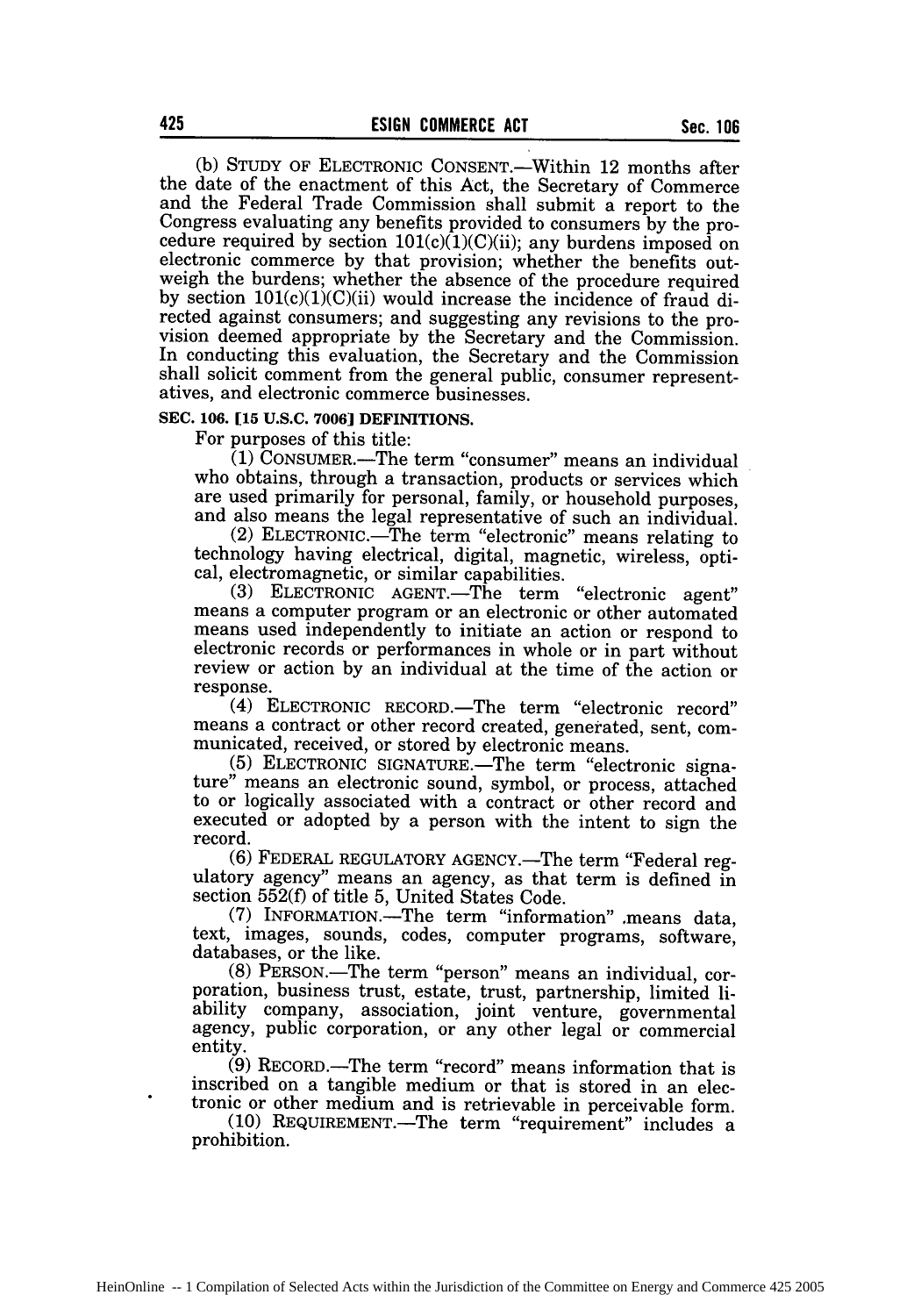(11) SELF-REGULATORY ORGANIZATION.—The term "self-regulatory organization" means an organization or. entity that is not a Federal regulatory agency or a State, but that is under the supervision of a Federal regulatory agency and. is authorized under Federal law to adopt and administer rules applicable to its members that are enforced by such organization or entity, by a Federal regulatory agency, or by another self-regulatory organization.

 $(12)$  STATE.—The term "State" includes the District of Columbia and the territories and possessions of the United States.

(13) TRANSACTION.-The term "transaction" means an action or set of actions relating to the conduct of business, consumer, or commercial affairs between two or more persons, including any of the following types of conduct-

(A) the sale, lease, exchange, licensing, or other disposition of (i) personal property, including goods and intangibles, (ii) services, and (iii) any combination thereof; and

(B) the sale, lease, exchange, or other disposition of any interest in real property, or any combination thereof.

## SEC. 107. [15 U.S.C. 7001, note] EFFECTIVE DATE.

(a) IN GENERAL.-Except as provided in subsection **(b),** this title shall be effective on October 1, 2000.

(b) EXCEPTIONS.—

**(1)** RECORD RETENTION.-

**(A)** IN GENERAL.-Subject to subparagraph (B), this title shall be effective on March 1, 2001, with respect to a requirement that a record be retained imposed by-

(i) a Federal statute, regulation, or' other rule of law, or

(ii) a State statute, regulation, or other rule.of law administered or promulgated by a -State regulatory agency.

(B) DELAYED EFFECT FOR PENDING RULEMAKINGS.-If on March 1, 2001, a Federal regulatory agency or State regulatory' agency has announced, proposed, or initiated, but not completed, a rulemaking proceeding to prescribe a regulation under section  $104(b)(3)$  with respect to a requirement described in subparagraph (A), this title shall be effective on June 1, 2001, with respect to such requirement.

(2) CERTAIN GUARANTEED AND INSURED LOANS.--With regard to any transaction involving a loan guarantee or loan guarantee commitment (as those terms are defined in section 502 of the Federal Credit Reform Act of 1990), or involving a program listed in the Federal Credit Supplement, Budget of the United States, FY 2001, this title applies only to such transactions entered into, and to any loan or mortgage made, insured, or guaranteed by the United States Government thereunder, on and after one year after the date of enactment of this Act.

**(3)** STUDENT LOANS.-With respect to any records that are provided or made available to a consumer pursuant to an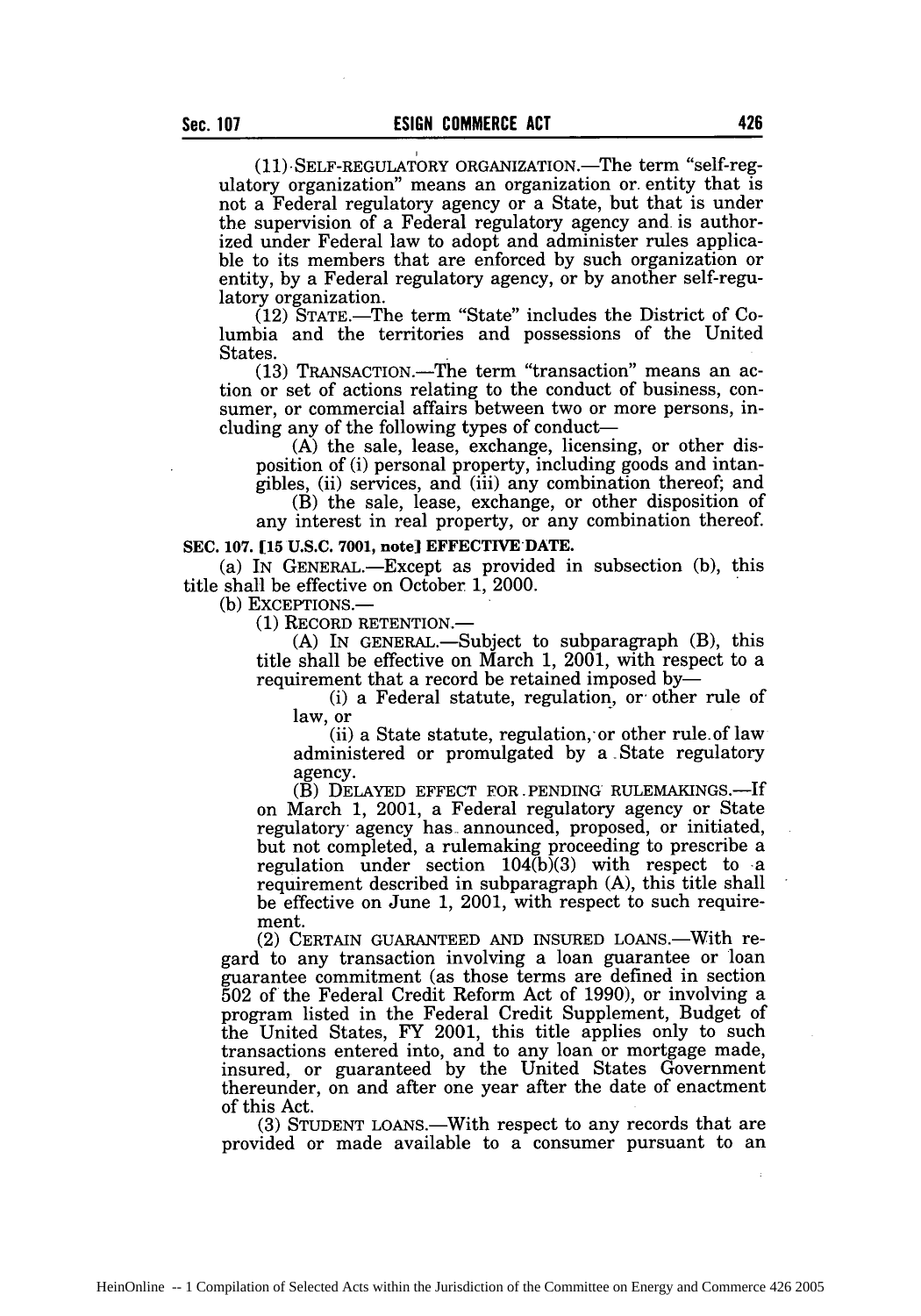application for a loan, or a loan made, pursuant to title IV of the Higher Education Act of 1965, section 101(c) of this Act shall not apply until the earlier of-

(A) such time as the Secretary of Education publishes revised promissory notes under section 432(m) of the Higher Education Act of 1965; or

(B) one year after the date of enactment of this Act.

# **TITLE I1-TRANSFERABLE RECORDS**

SEC. 201. **[15** U.S.C. 7021] TRANSFERABLE **RECORDS.**

(a) DEFINITIONS.-For purposes of this section:

(1) TRANSFERABLE RECORD.-The term "transferable record" means an electronic record that-

(A) would be a note under Article 3 of the Uniform

Commercial Code if the electronic record were in writing; (B) the issuer of the electronic record expressly has

agreed is a transferable record; and

(C) relates to a loan secured by real property.

A transferable record may be executed using an electronic signature.<br>
(2) OTHER DEFINITIONS.—The terms "electronic record",

"electronic signature", and "person" have the same meanings provided in section 106 of this Act.

 $(b)$  CONTROL.—A person has control of a transferable record if a system employed for evidencing the transfer of interests in the transferable record reliably establishes that person as the person to which the transferable record was issued or transferred.

(C) CONDITIONS.-A system satisfies subsection (b), and a person is deemed to have control of a transferable record, if the transferable record is created, stored, and assigned in such a manner that-

**(1)** a single authoritative copy of the transferable record exists which is unique, identifiable, and, except as otherwise provided in paragraphs (4), (5), and (6), unalterable;

(2) the authoritative copy identifies the person asserting control as-

(A) the person to which the transferable record was issued; or

(B) if the authoritative copy indicates that the transferable record has been transferred, the person to which the transferable record was most recently transferred;

(3) the authoritative copy is communicated to and maintained by the person asserting control or its designated custodian;

(4) copies or revisions that add or change an identified assignee of the authoritative copy can be made only with the consent of the person asserting control;

(5) each copy of the authoritative copy and any copy of a copy is readily identifiable as a copy that is not the authoritative copy; and

(6) any revision of the authoritative copy is readily identifiable as authorized or unauthorized.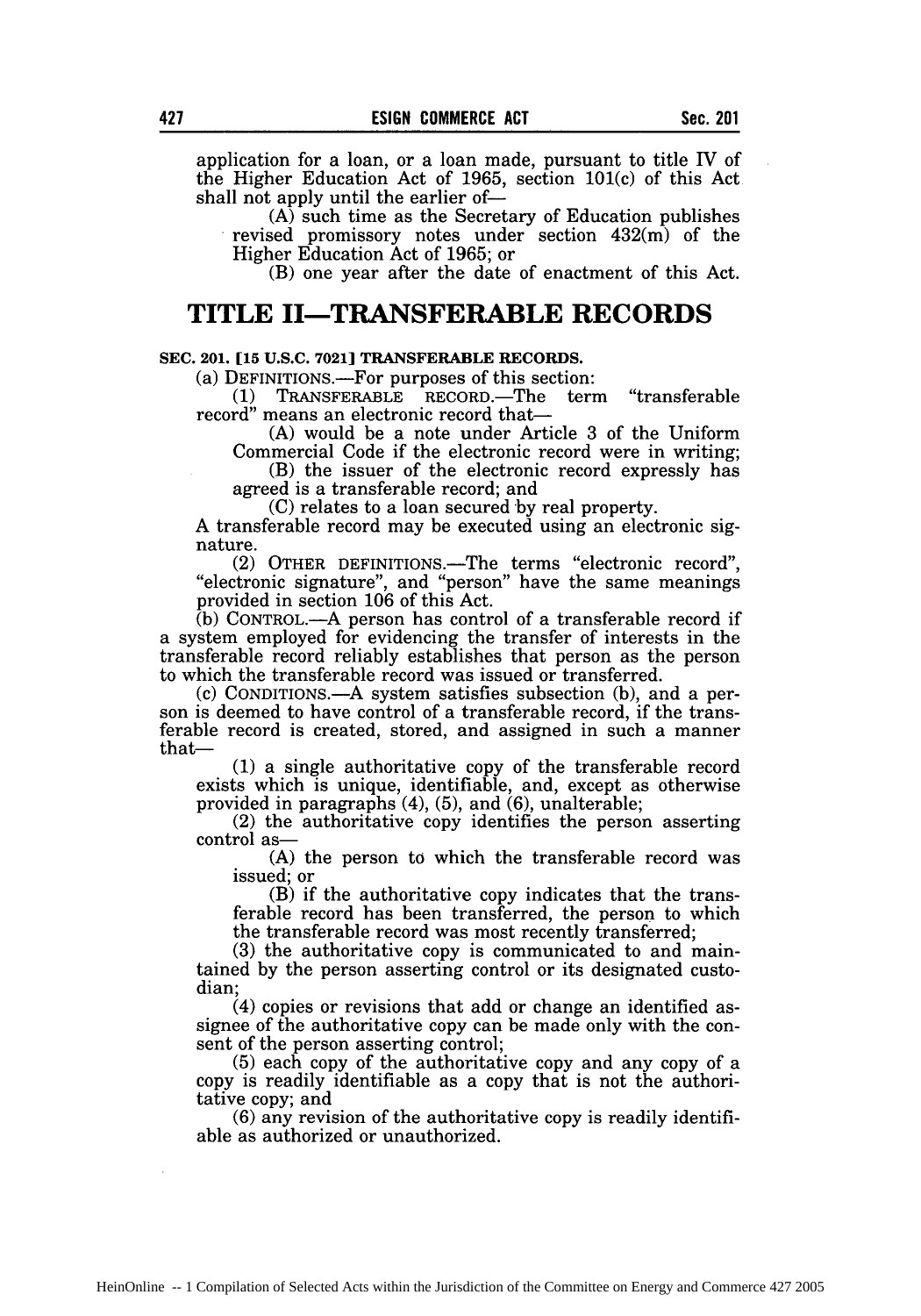(d) STATUS AS HOLDER.-Except as otherwise agreed, a person having control of a transferable record is the holder, as defined in section 1-201(20) of the Uniform Commercial Code, of the transferable record and has the same rights and defenses as a holder of an equivalent record or writing under the Uniform Commercial Code, including, if the applicable statutory requirements under section  $3-302(a)$ ,  $9-308$ , or revised section  $9-330$  of the Uniform Commercial Code are satisfied, the rights and defenses of a holder in due course or a purchaser, respectively. Delivery, possession, and endorsement are not required to obtain or exercise any of the rights under this subsection.

(e) OBLIGOR RIGHTS.-Except as otherwise agreed, an obligor under a transferable record has the same rights and defenses as an equivalent obligor under equivalent records or writings under the Uniform Commercial Code.

(f) PROOF OF CONTROL.-If requested by a person against which enforcement is sought, the person seeking to enforce the transferable record shall provide reasonable proof that the person is in control of the transferable record. Proof may include access to the authoritative copy of the transferable record and related business records sufficient to review the terms of the transferable record and to establish the identity of the person having control of the transferable record.

 $(g)$  UCC REFERENCES.—For purposes of this subsection, all references to the Uniform Commercial Code are to the Uniform Commercial Code as in effect in the jurisdiction the law of which governs the transferable record.

#### **SEC. 202. [15 U.S.C. 7021 note] EFFECTIVE DATE.**

This title shall be effective 90 days after the date of enactment of this Act.

# **TITLE III-PROMOTION OF INTER-NATIONAL ELECTRONIC COMMERCE**

## **SEC. 301. [15 U.S.C. 7031] PRINCIPLES GOVERNING THE USE OF ELEC-TRONIC SIGNATURES** IN **INTERNATIONAL TRANSACTIONS.**

(a) **PROMOTION OF ELECTRONIC SIGNATURES.-**

(1) REQUIRED ACTIONS.—The Secretary of Commerce shall promote the acceptance and use, on an international basis, of electronic signatures in accordance with the principles specified in paragraph (2) and in a manner consistent with section **101** of this Act. The Secretary of Commerce shall take all actions necessary in a manner consistent with such principles to eliminate or reduce, to the maximum extent possible, the impediments to commerce in electronic signatures, for the purpose of facilitating the development of interstate and foreign commerce.

(2) PRINCIPLES.—The principles specified in this paragraph are the following:

(A) Remove paper-based obstacles to electronic transactions by adopting relevant principles from the Model Law on Electronic Commerce adopted in 1996 by the United Nations Commission on International Trade Law.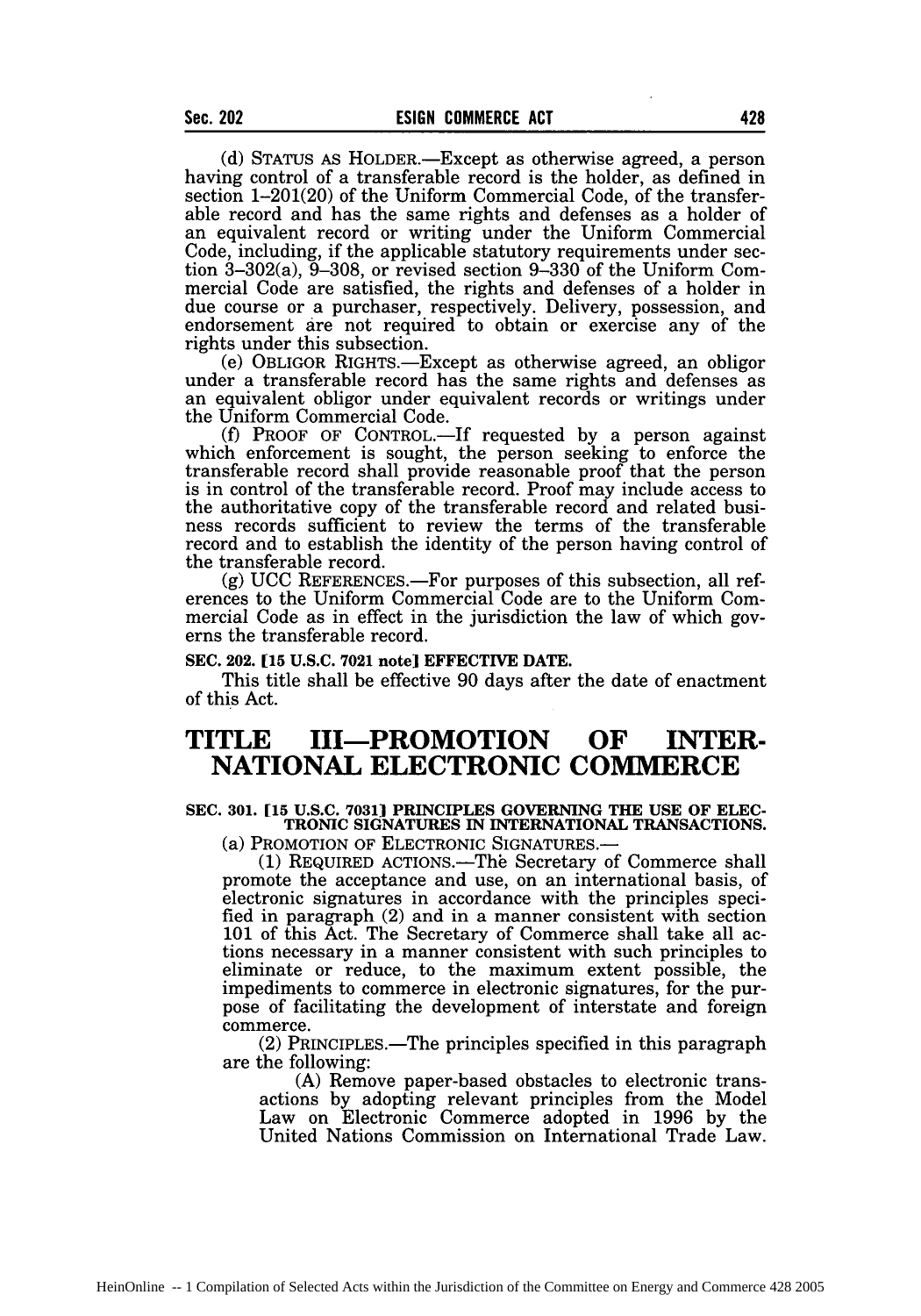(B) Permit parties to a transaction to determine the appropriate authentication technologies and implementation models for their transactions, with assurance that those technologies and implementation models will be recognized and enforced.

(C) Permit parties to a transaction to have the opportunity to prove in court or other proceedings that their authentication approaches and their transactions are valid.

(D) Take a nondiscriminatory approach to electronic signatures and authentication methods from other jurisdic-

tions.<br>(b) CONSULTATION.—In conducting the activities required by this section, the Secretary shall consult with users and providers of electronic signature products and services and other interested persons.

(c) DEFINITIONS.-As used in this section, the terms "electronic record" and "electronic signature" have the same meanings provided in section 106 of this Act.

# **TITLE IV-COMMISSION ON ONLINE CHILD PROTECTION**

## **SEC. 401. AUTHORITY TO ACCEPT GIFTS.**

[Section 401 amended section 1405 of the Child Online Protection Act (47 **U.S.C. 231** note). See footnote to section **231** of the Communications Act of 1934.]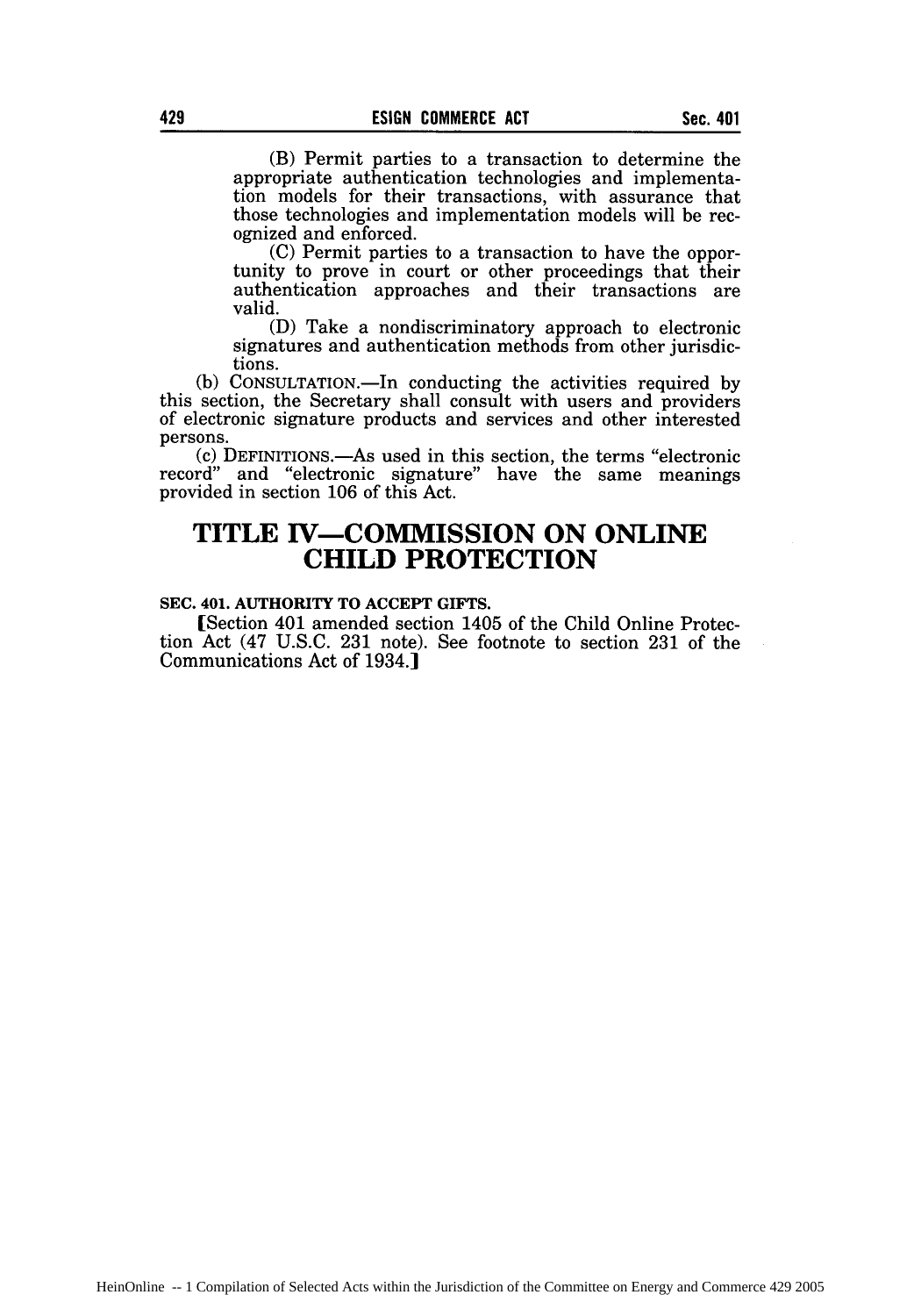HeinOnline -- 1 Compilation of Selected Acts within the Jurisdiction of the Committee on Energy and Commerce 430 2005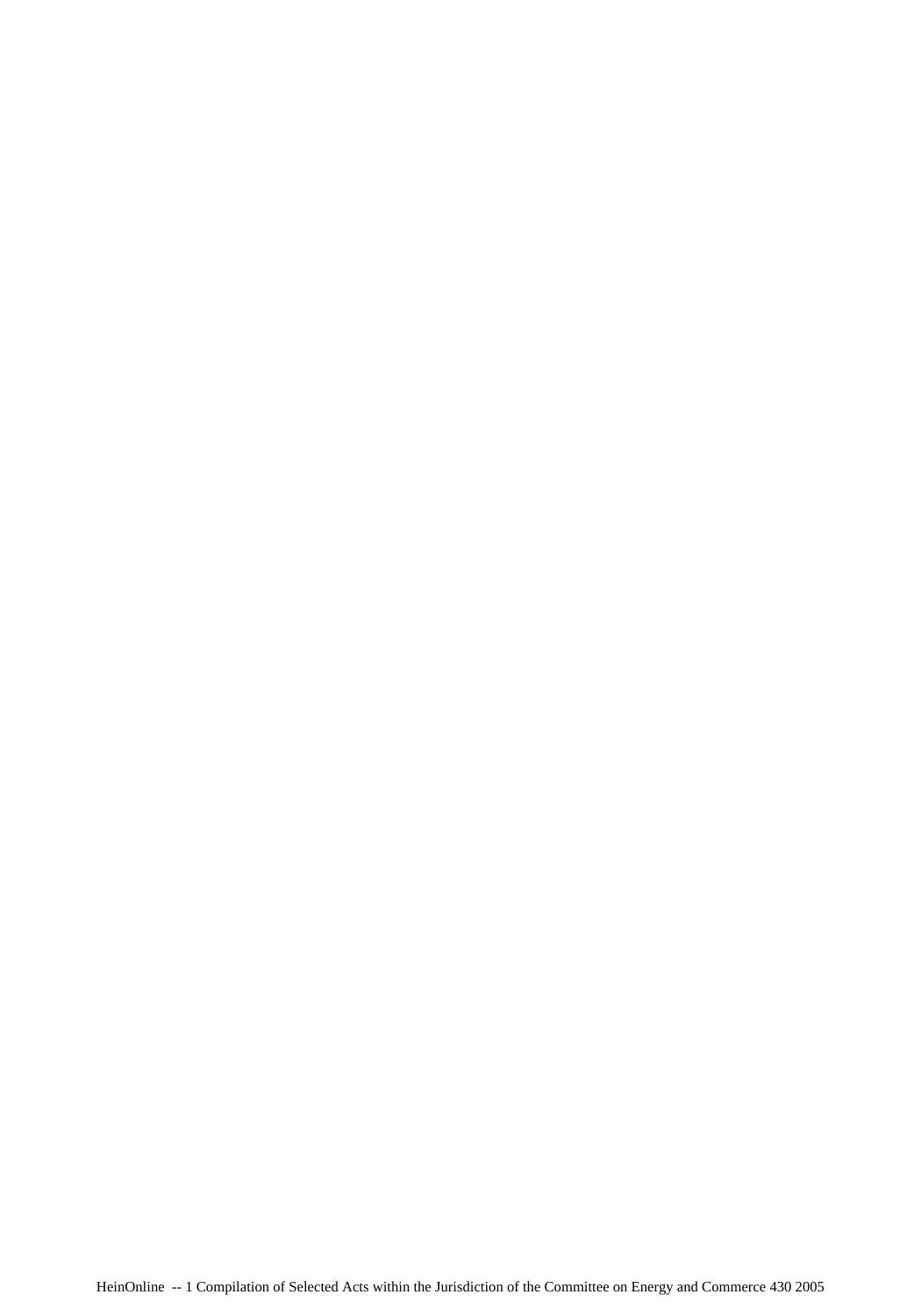## **LAUNCHING** OUR COMMUNITIES' ACCESS TO **LOCAL** TELEVISION **ACT** OF 2000

<u>.</u>

the control of the control of the control of

— **—** 

431